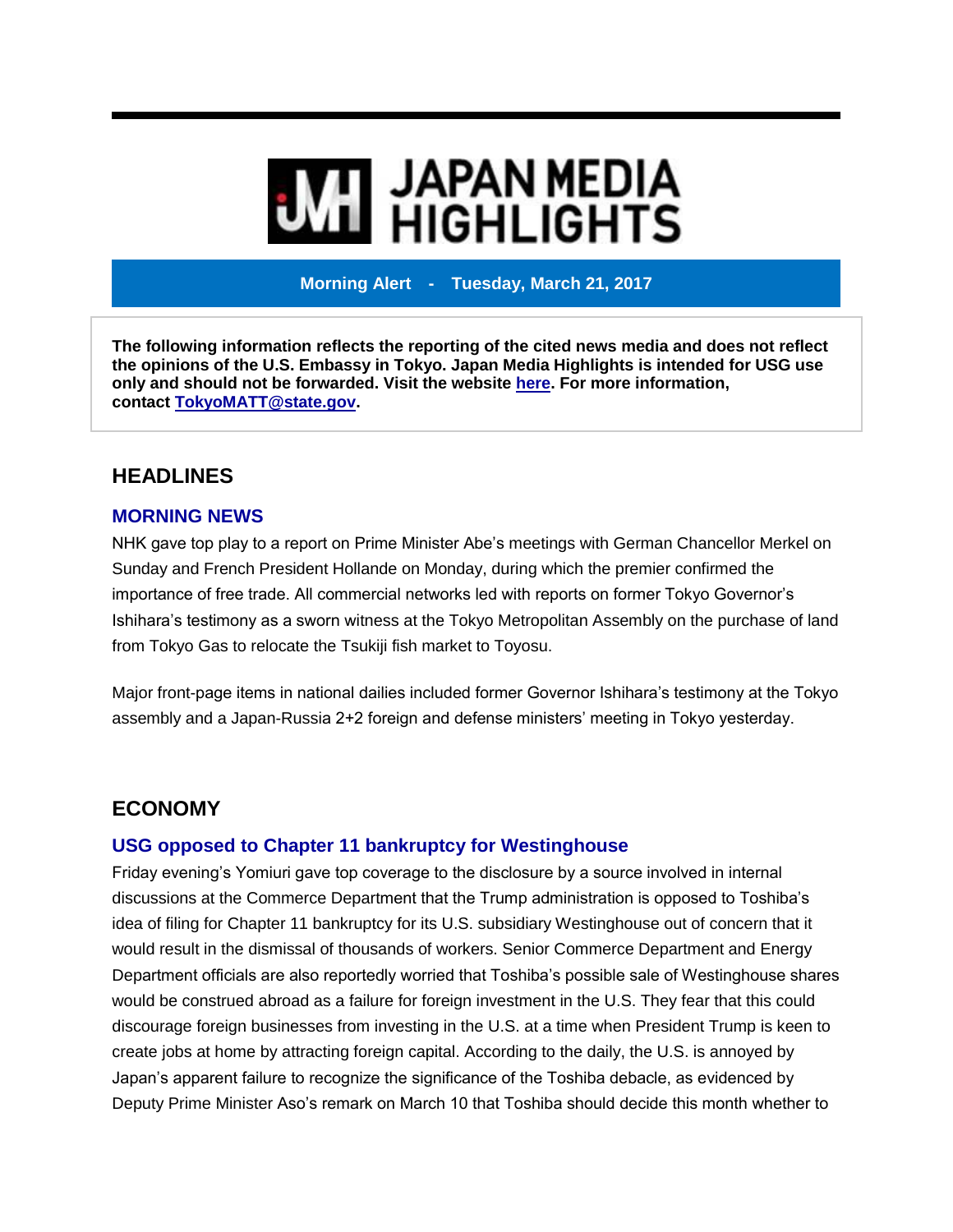file for Chapter 11 bankruptcy. The source said the issue could become a major test of U.S.-Japan economic cooperation, noting that it might have an adverse impact on the upcoming bilateral economic dialogue in April if it is not handled properly. The daily said on Saturday that Toshiba's business restructuring could be affected if Washington steps up its opposition to Chapter 11 bankruptcy for Westinghouse.

Saturday's Nikkei said that in addition to the Westinghouse issue, Toshiba's plan to deconsolidate its flash memory operations is a source of concern for both governments because if the unit is sold to foreign customers, core IT technology that is used for military purposes may end up in the hands of unfriendly nations, such as China. Since Chinese and other foreign firms are reportedly interested in the state-of-the-art nuclear energy technology possessed by Westinghouse, some USG officials are afraid that a foreign buyout of the troubled nuclear plant manufacturer would undermine national security interests by allowing the proliferation of expertise related to plutonium.

Noting that Commerce Secretary Ross and Energy Secretary Perry both discussed the Toshiba issue with Trade Minister Seko last week, Asahi said the unusual references to the management of a private enterprise by U.S. cabinet members indicates the Trump administration's keen interest in the fate of Westinghouse. Mainichi said the Trump administration is concerned that a Westinghouse bankruptcy could derail its two ongoing nuclear reactor construction projects in South Carolina and Georgia.

Sankei wrote that the Energy Department has guaranteed \$8.3 billion of debt for the Georgia plant, explaining that a Westinghouse bankruptcy would not only result in local unemployment but also force the USG to take on huge debts and affect electricity supply plans.

Sankei said in a separate article that public funding may be used to infuse capital into the flash memory operations that Toshiba is expected to spin off amid speculation that Chinese companies may try to purchase them. Because the Japanese government is concerned that the nation's key IT technology would be transferred to China, the Development Bank of Japan and the GOJ-financed Innovation Network Corporation of Japan may join forces with U.S. investment funds to buy out the flash memory unit, which will be auctioned in the near future. While claiming that the USG has conveyed to the GOJ that the business should be sold to a Japanese consortium, the paper said the Japanese government's excessive involvement could constrain the business restructuring plan formulated by Toshiba.

#### **G20 statement fails to mention "opposition to protectionism"**

All Sunday and Monday papers reported extensively on the conclusion of the G20 financial ministers' meeting in Baden-Baden, Germany, on Saturday, highlighting the conspicuous absence in the concluding statement of the phrase "opposition to protectionism." Most participants, including China, reacted very sharply to Treasury Secretary Mnuchin's insistence that instead of the pledge to fight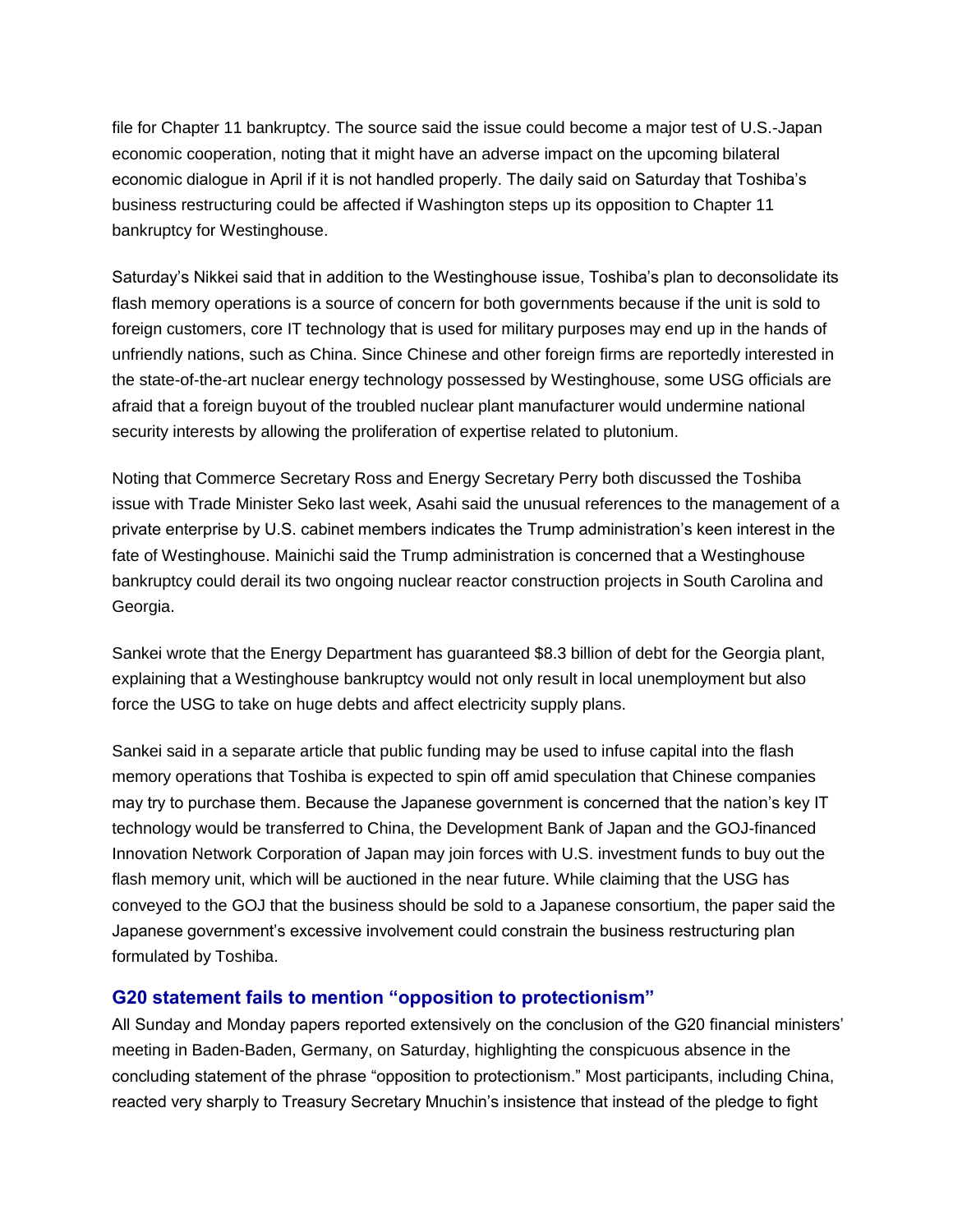protectionism, the phrase "fair and open trade" should be included in the final statement. As the chair of the meeting, Germany eventually chose not to adopt either phrase, but the final wording, "We will strive to reduce excessive global imbalances, promote greater inclusiveness and fairness and reduce inequality in our pursuit of economic growth," was apparently in line with the U.S. view. The papers pointed out that a reference to measures against climate change was also dropped from the adopted statement, attributing its absence to the Trump administration's doubts about global warming. The dailies said Finance Minister Aso did not express a strong opinion on the matter apparently out of deference to the Trump administration, with Asahi saying that Aso's remarks sympathetic to Washington marked a sharp contrast with the comments criticizing the U.S. voiced by his European counterparts.

Noting that the G20 framework was elevated to the summit level in response to a proposal from the Bush administration in 2008, Asahi said the U.S. is now undermining one of the key postwar economic regimes. Yomiuri wrote that since G20 unity against protectionism is faltering, concerns are mounting over a setback in the free trade that has reinforced global economic growth over the past several decades. The paper added that many countries, including Japan, are bracing for the Trump administration's aggressive pursuit of a protectionist trade policy in the name of "fairness." Mainichi wrote that the G20's viability as a bulwark for international economic coordination will be tested in the G20 summit scheduled for July in Hanover. Nikkei noted the fact that Secretary Mnuchin strongly insisted on fair trade even though trade issues are not part of his official portfolio show that the Trump administration is determined to reduce trade deficits.

#### **U.S., Japan hold financial ministerial meeting**

All Saturday morning papers reported from Baden-Baden, Germany, that Finance Minister Aso met with Treasury Secretary Mnuchin on Friday on the margins of the G20 conference, noting that the two officials shared the view that rapid fluctuation in the foreign exchange market undermines global economic stability. In their first bilateral meeting, the U.S. official also reportedly agreed with Aso on the importance of avoiding engaging in currency wars. The Secretary did not object to Aso's insistence on the need to oppose protectionism.

#### **China looms large in U.S.-Japan trade talks**

Saturday's Nikkei took up Trade Minister Seko's meeting with Commerce Secretary Ross, noting that they spent more time discussing how to deal with China's economic rise than Westinghouse or any other topic. The paper projected that China will be a key item on the agenda for the upcoming bilateral economic dialogue.

# **INTERNATIONAL**

**Secretary Tillerson declares end to "strategic patience"**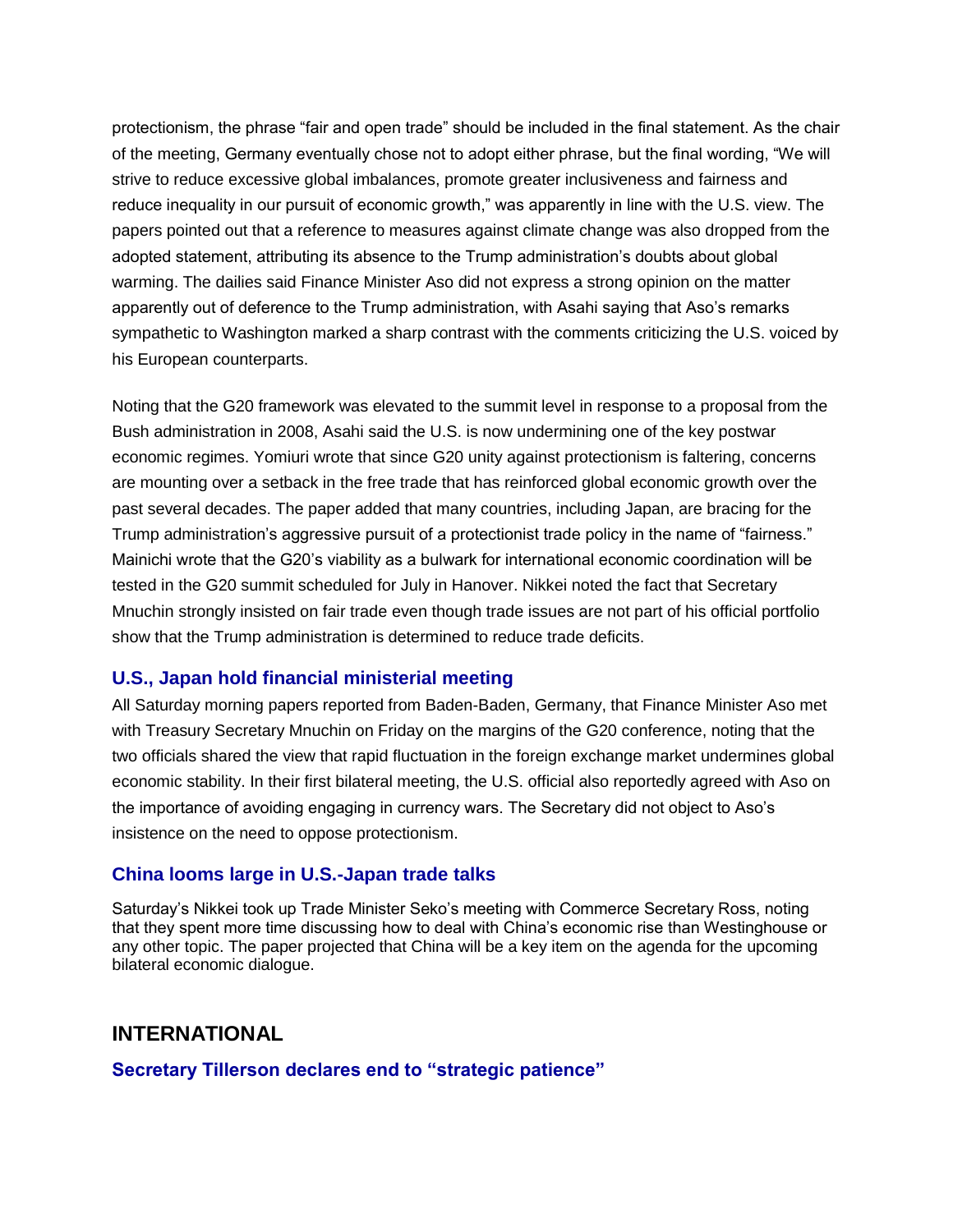All Saturday morning papers took up Secretary of State Tillerson's visit to South Korea on Friday, during which he made it clear that the Trump administration will no longer adhere to its predecessor's policy of "strategic patience" toward North Korea. In his meeting with senior ROK officials, the Secretary hinted at the possibility of taking military action against the ever-growing DPRK nuclear and missile threats so as to head off additional provocations amid rising political instability in Seoul.

Sunday papers reported on the Secretary's meeting with his Chinese counterpart Wang in Beijing on Saturday, noting that the two nations remained at odds over how to diffuse the tension caused by repeated DPRK provocations. In response to the Secretary's call for additional efforts to enforce UN sanctions more vigorously, the top Chinese diplomat pressed the U.S. to hold direct dialogue with the Kim regime. The two sides also failed to agree on other outstanding issues, such as the THAAD deployment in South Korea and China's militarization of the South China Sea.

#### **DPRK conducts rocket engine test**

All Monday papers reported on North Korea's announcement on Sunday that it conducted a rocket engine test, expressing concern about Pyongyang's determination to develop a new type of engine that could be compatible with an ICBM. Asahi claimed that the Kim regime is now developing a delivery system for its nuclear weapons based on the judgment that it has already acquired a certain level of nuclear capability through multiple tests. The daily suspected that the reclusive regime is preparing to conduct another missile launch in the near future.

#### **Two U.S. generals "saved" U.S.-Japan alliance**

Sunday's Yomiuri published a column by its chief Washington correspondent praising Secretary of Defense Mattis and former National Security Advisor Flynn for heading off the possible derailment of the U.S.-Japan alliance even though they are believed to have little policy expertise on Asia. The columnist claimed that the two former generals successfully persuaded President Trump not to follow through with his strong campaign rhetoric against Japan on the security front. The writer conjectured that as experts well versed in global affairs, the two retired generals quickly recognized the importance of the trans-Pacific alliance in maintaining peace in the Asia-Pacific region even though they had no working experience in the region. The reporter called for Japan to cultivate ties with more U.S. military officials in order to reinforce the bilateral alliance.

#### **Kishida mentions USG report on human rights in meeting with Secretary Tillerson**

Monday's Sankei claimed that during his meeting with Secretary Tillerson in Tokyo on Thursday, Foreign Minister Kishida took issue with the reference in the State Department's human rights report to "pressure on freedom of the press" by the Abe administration. Kishida stressed that the USG misinterpreted Minister of Internal Affairs and Communications Takaichi's repeated statements at the Diet on the possible suspension of broadcasting licenses for violating statutes mandating "politically impartial reporting," adding that the GOJ has never applied pressure on the media.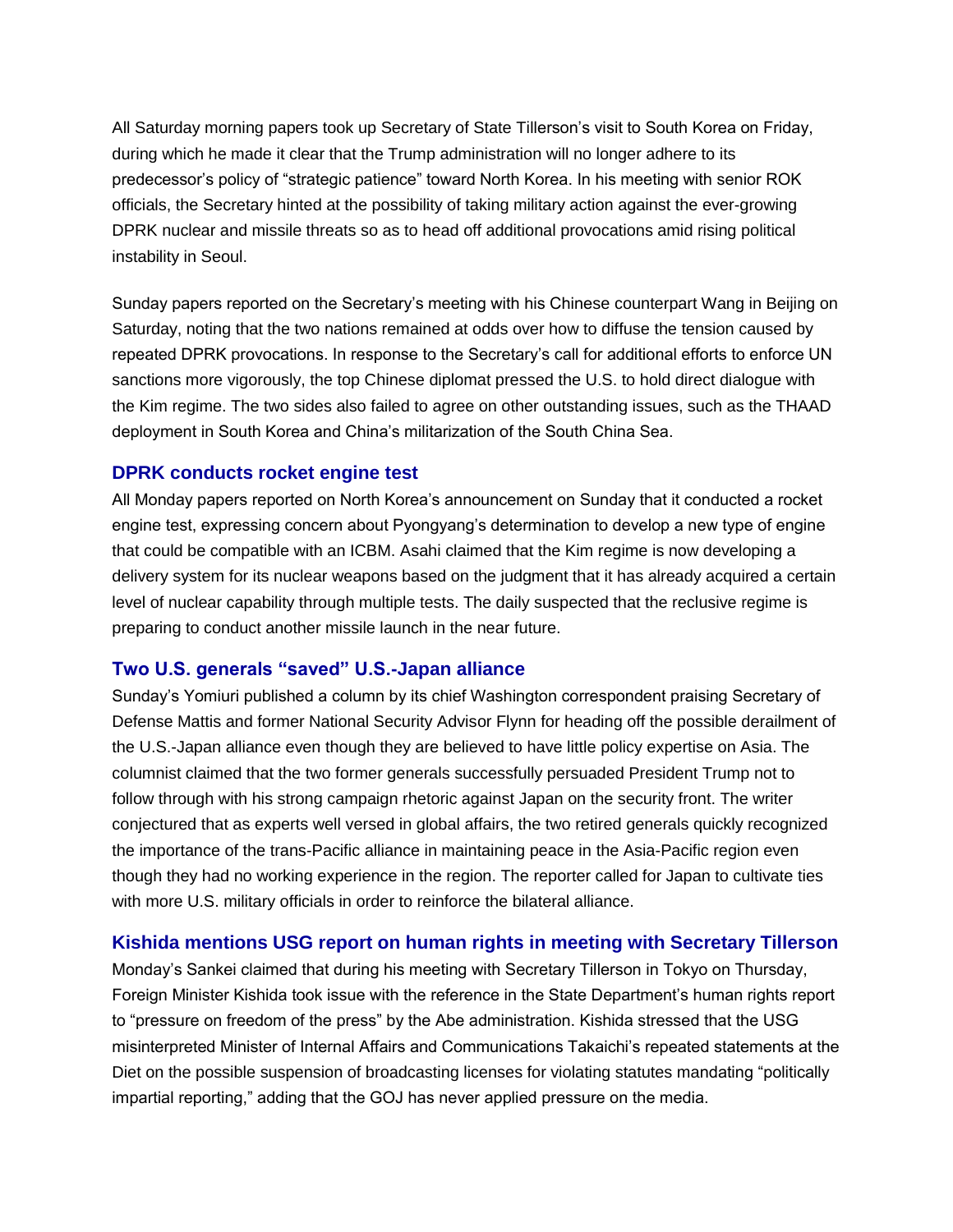#### **Senior GOJ official visits China**

Several Sunday papers reported on Deputy Chief Cabinet Secretary Hagiuda's meeting with a highranking Chinese diplomat in Beijing on Saturday, noting that Prime Minister Abe's top aide visited the Chinese capital to improve bilateral ties as this year marks the 45th anniversary of diplomatic normalization. Yomiuri said the Chinese side is cautious about increasing communication with Tokyo ahead of its major Communist Party convention in the fall, noting that Beijing is not eager to hold a bilateral summit or other high-level meeting anytime soon.

#### **Japan, Russia agree on mutual coordination to deter DPRK provocations**

All Tuesday papers reported on a Japan-Russia 2+2 foreign and defense ministerial meeting held in Tokyo yesterday, during which the participants agreed to take a concerted approach in attempting to dissuade North Korea from continuing its nuclear and missile development. In the first meeting of its kind in almost 40 months, the two sides also agreed that Prime Minister Abe will visit Russia in late April for a summit with President Putin. The Russian ministers dismissed Japan's objection to the deployment of a new military division on the Northern Territories. While Foreign Minister Kishida emphasized the significance of the meeting for deepening mutual confidence in the face of the increasingly harsh regional security situation, the papers said a considerable perception gap remained over the threat posed by the DPRK and China's military rise. Yomiuri said Moscow agreed to resume the 2+2 dialogue with Tokyo with the goal of undermining G7 unity and the sanctions imposed after its annexation of Crimea in 2014.

In a related development, all Sunday papers reported on a Japan-Russia meeting on "joint economic activities" on the Northern Territories convened in Tokyo on Saturday, noting that Russian officials stressed that no economic activities will be possible unless they are conducted in accordance with Russian laws and rules. They thus dismissed a Japanese proposal for joint economic activities to be implemented under a "special system." But, in a bid to showcase Tokyo's eagerness to help Moscow improve the living conditions of the islanders with the ultimate goal of obtaining Russian concessions on the territorial front, the Japanese side put forward a range of ideas, including cruises to the islands and "remote medicine" for Russian residents.

#### **Abe, Merkel affirm importance of free trade**

All Tuesday papers reported on a summit held on Sunday in Hanover, Germany, between Chancellor Merkel and visiting Prime Minister Abe, at which the two leaders pledged stronger leadership in promoting trade liberalization. Abe told local businessmen in a speech ahead of the meeting: "Along with Germany, Japan would like to promote an open trade system." Abe and Merkel reiterated the two governments' steadfast commitment to free trade in view of Brexit and the launch of the "protectionism-oriented" Trump administration. The two leaders also agreed to forge a Japan-EU EPA at an early date.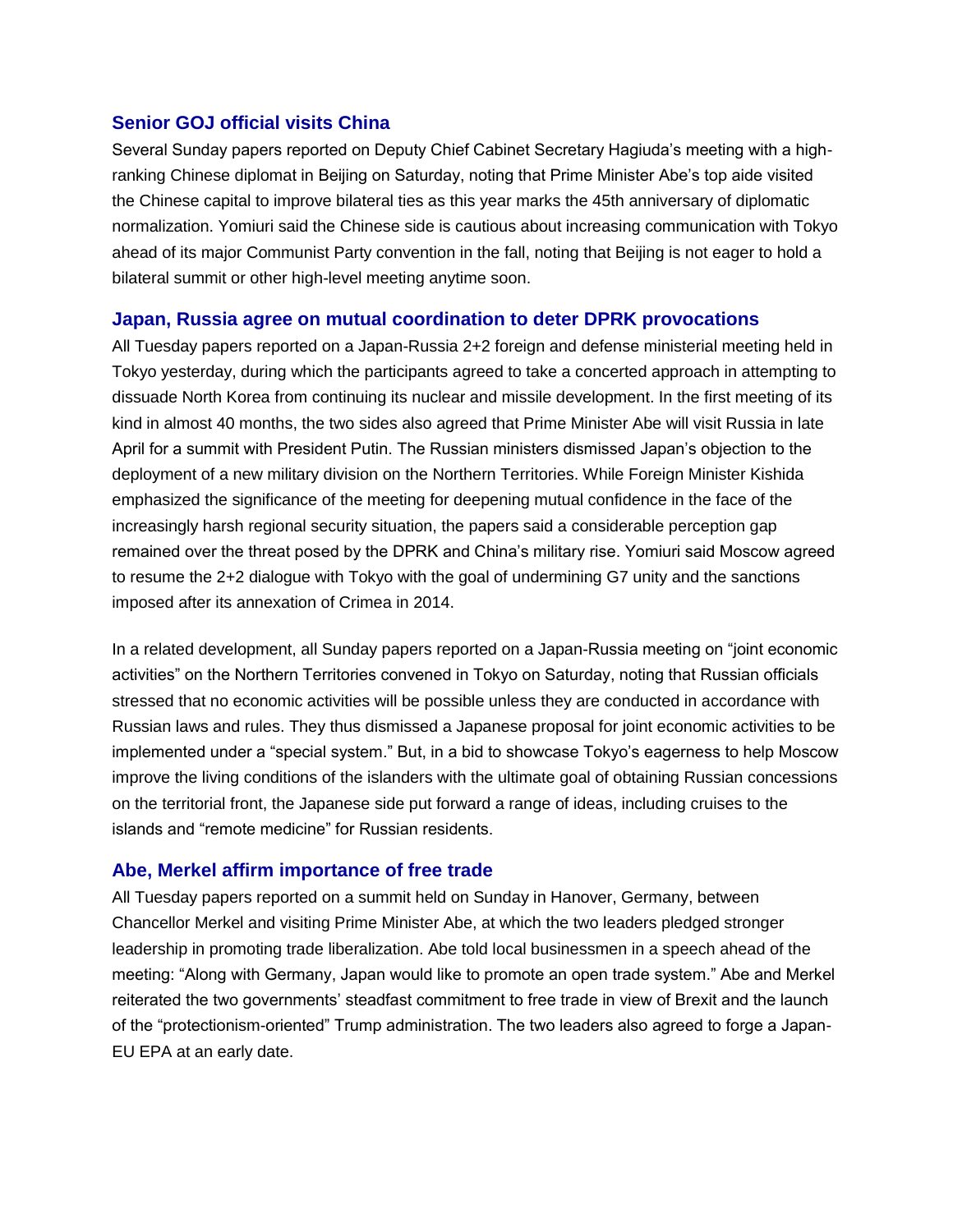Mainichi said while Abe is anxious to help Europe mend ties with the Trump administration strained over immigration and trade in preparation for the G7 summit in Italy in May, the prospects for this diplomatic agenda are unclear since it will be difficult for some European leaders to extend overtures to the U.S. leader on account of strong domestic opposition.

#### **Japan, France to carry out naval training in Western Pacific**

Friday evening's Nikkei front-paged joint naval training between France and Japan planned for the Western Pacific in May, noting that a French warship will pass through the South China Sea on its way to the Pacific with the goal of highlighting that the South China Sea is not controlled by China. The two nations intend to enhance security collaboration with China's maritime advancement in mind.

# **POLITICS**

#### **Cabinet approval plummets amid Moritomo Gakuen scandal**

Monday's Yomiuri front-paged the results of its latest public opinion survey that put support for the Abe administration at 56%, down 10 points from a month ago, and nonsupport at 33%, up 9 points, noting that the drop was the largest since the second Abe administration was launched in December 2012. While attributing the plunge to the Moritomo Gakuen scandal, the daily said not many LDP officials are alarmed since more than half of the public still appears to have faith in the premier. The paper added, however, that Abe's popularity may continue to slide if he fails to provide solid accounts of his and his wife's dealings with the troubled school operator. More voters may also become skeptical of the cabinet depending on Defense Minister Inada's explanations of her ties with Moritomo Gakuen and her ministry's "concealment" of data compiled by a GSDF unit engaged in peacekeeping operations in South Sudan.

Today's Mainichi took up the recent drop in cabinet approval reported by a number of pollsters, suspecting that independent voters are becoming disillusioned with the premier over the Moritomo Gakuen scandal. However, the paper projected that the drop in support will probably not last long given that public distrust of the largest opposition Democratic Party apparently remains very strong. Sankei's latest poll put support for Abe at 57.4%, down only 1.4 points from a month ago.

#### **Abe interested in holding snap election in late April?**

Monday's Sankei gave top play to mounting speculation that Prime Minister Abe is looking to dissolve the Lower House soon for a snap election on April 23 in a bid to counter the opposition's offensive on the Moritomo Gakuen scandal. Some LDP officials are underscoring the importance of holding a general election at an early date out of fear that the ruling party will be put in a difficult position in the summer as LDP candidates are expected to have a hard time in the Tokyo metropolitan election in July since popular Tokyo Governor Koike has joined hands with the Komeito party to defeat LDP assembly members who are resistant to the governor's reform drive.